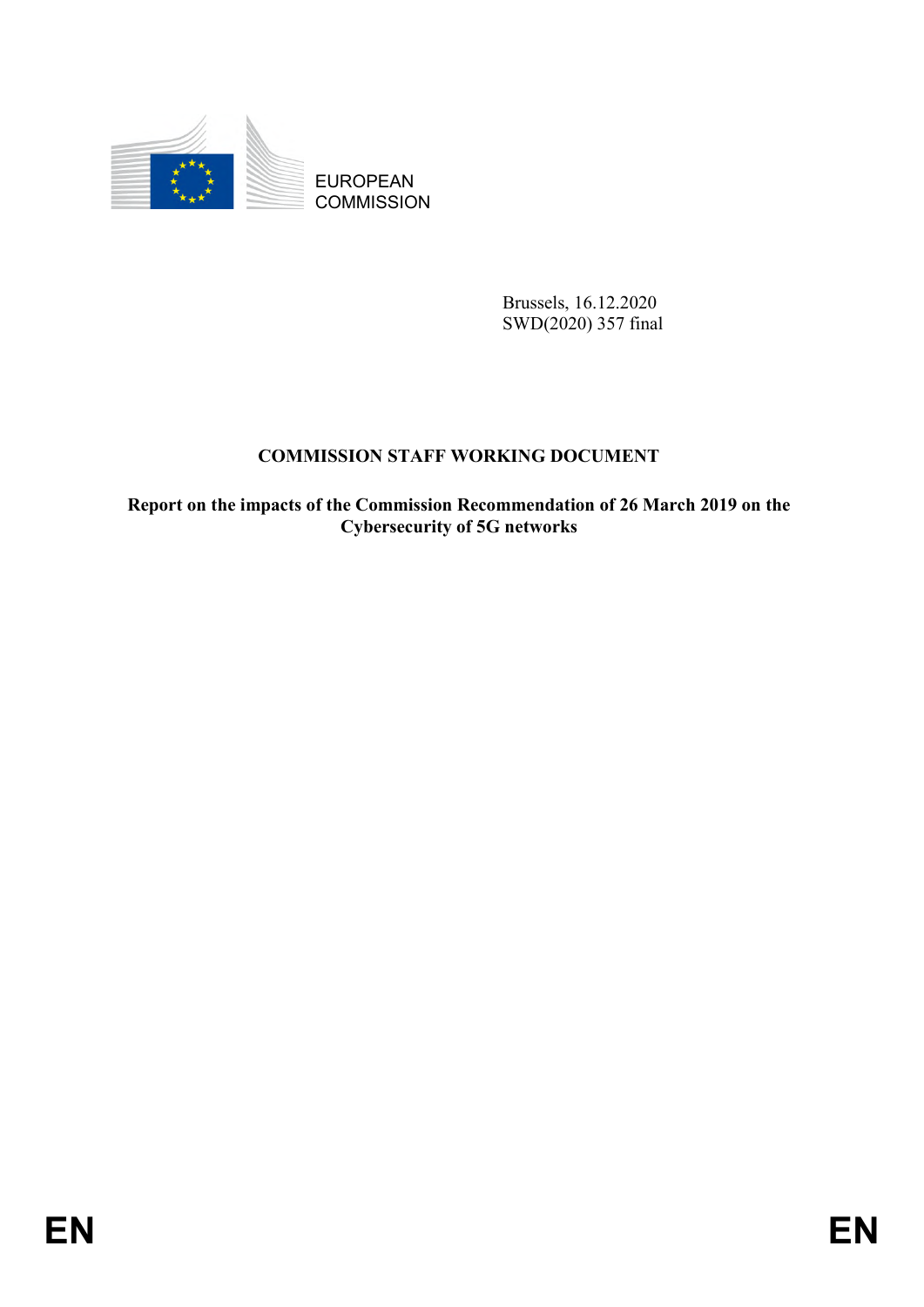# **COMMISSION STAFF WORKING DOCUMENT**

# **Report on the impacts of the Commission Recommendation of 26 March 2019 on the Cybersecurity of 5G networks**

#### **Contents**

#### <span id="page-1-0"></span>**Introduction**

The fifth generation (5G) of telecommunication networks is set to play an essential role in the development of the European society and economy. It is expected to offer vast economic opportunities and to be an important basis for the digital and green transformation in areas such as transport, energy, manufacturing, health, agriculture and media. 5G technology and standards are evolving in several phases, as deployment advances. Operators in more than half of the European Union (EU) Member States have already launched commercial 5G networks in major cities, whereas a more comprehensive deployment covering all urban areas and major transport paths across Europe is expected by 2025.

At the same time, the proliferation of connected devices, our high reliance on digital technologies especially during the COVID-19 pandemic, and the rollout of very high capacity communications infrastructure such as 5G networks, give rise to new vulnerabilities and risks. The interconnected and transnational nature of these infrastructures mean that any significant vulnerabilities and/or cybersecurity incidents concerning 5G networks happening in one Member State could have significant impacts beyond national borders and would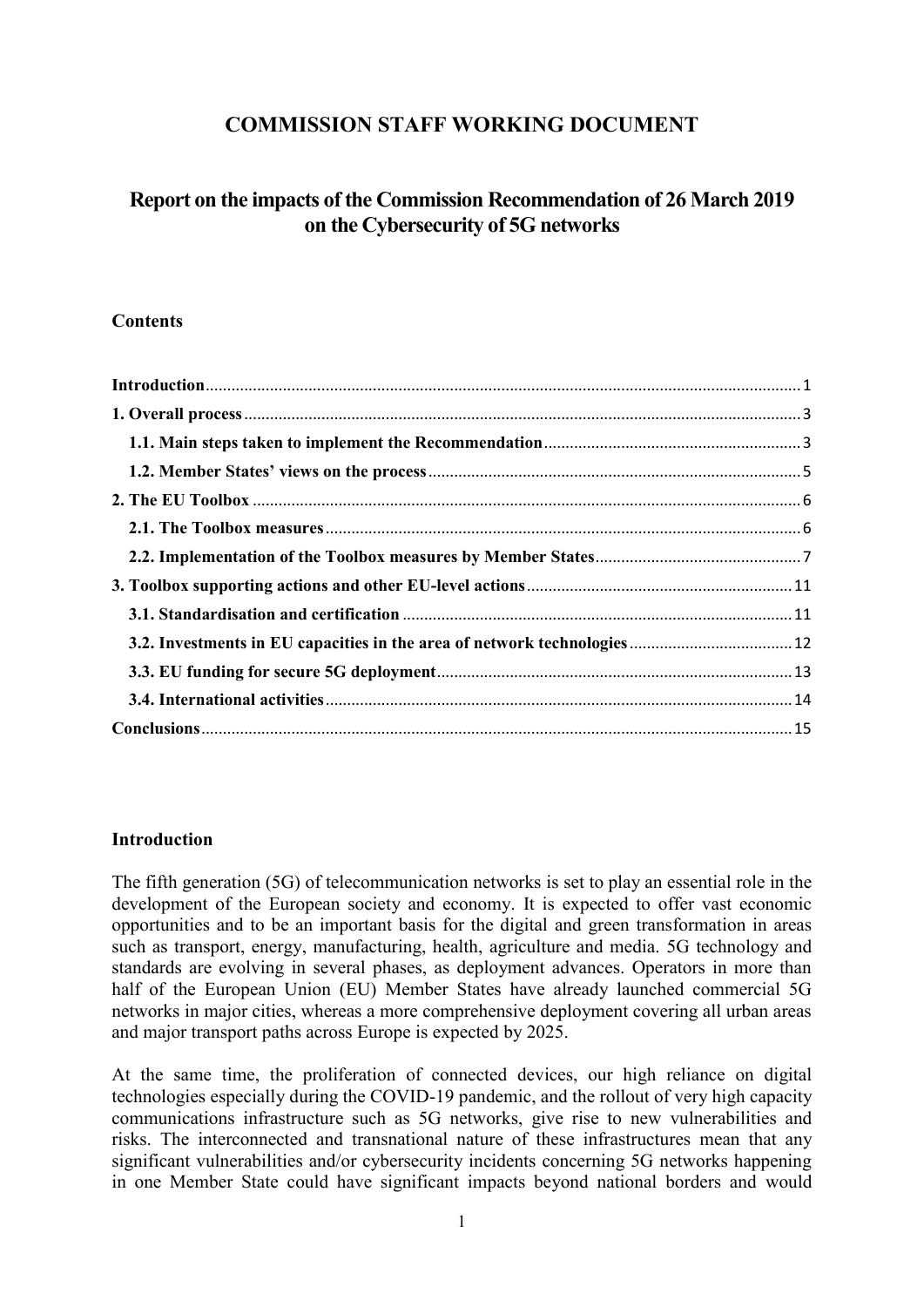affect the Union as a whole. As a result, ensuring the cybersecurity and resilience of 5G networks is an issue of strategic importance for the Union.

Member States expressed their support for a coordinated approach to the cybersecurity of 5G networks in the European Council conclusions of 22 March 2019. Following the European Council's call for collective action, the European Commission adopted its Recommendation on the cybersecurity of 5G networks<sup>1</sup> ('The Recommendation') on 26 March 2019. This marked the start of a process aimed at ensuring the solid and long-term cybersecurity of 5G networks in the EU, following a coordinated approach. Over the past one and a half year, Member States worked together to deliver on the various steps outlined in the Recommendation, with the help of the Commission and the EU Agency for Cybersecurity (ENISA) in the framework of the Security of Network and Information Systems (NIS) Cooperation Group, which brings together national authorities responsible for cybersecurity.

The Recommendation fits into a broader European legal framework for the protection of electronic communications networks and their ecosystem, notably the European Electronic Communications Code<sup>2</sup> which demands that all electronic communications service providers take appropriate security measures. In addition, the Cybersecurity  $Act<sup>3</sup>$  creates a framework for the development of cybersecurity certification schemes for products, processes and services, and the Directive on security of network and information systems (NIS Directive)<sup>4</sup> lays out security requirements for operators of essential services (other than telecoms). Rules have also been defined at Union level ensuring the security of processing of personal data, including in electronic communications, notably the General Data Protection Regulation<sup>5</sup> and the e-Privacy Directive<sup>6</sup>. This framework is complemented by EU rules on public procurement<sup>7</sup> and foreign direct investment screening<sup>8</sup>.

#### *Content and objective of the report*

The objective of this report is to assess the impacts of the Recommendation and determine appropriate ways forward, as set out in Article 19 of the Recommendation. This article

<sup>1</sup> <sup>1</sup> Recommendation (EU) 2019/534 on the cybersecurity of 5G networks, OJ L 88, 29.3.2019, p. 42–47.

<sup>&</sup>lt;sup>2</sup> Directive (EU) 2018/1972 of the European Parliament and the Council establishing the European Electronic Communications Code, OJ L 321, 17.12.2018, p. 36–214.

<sup>3</sup> Regulation (EU) 2019/881 of the European Parliament and of the Council of 17 April 2019 on ENISA (the European Union Agency for Cybersecurity) and on information and communications technology cybersecurity certification and repealing Regulation (EU) No 526/2013 (Cybersecurity Act), OJ L 151, 7.6.2019, p. 15–69.

<sup>4</sup> Directive (EU) 2016/1148 of the European Parliament and of the Council of 6 July 2016 concerning measures for a high common level of security of network and information systems across the Union, OJ L 194, 19.7.2016, p. 1–30.

<sup>&</sup>lt;sup>5</sup> Regulation (EU) 2016/679 of the European Parliament and of the Council of 27 April 2016 on the protection of natural persons with regard to the processing of personal data and on the free movement of such data, and repealing Directive 95/46/EC (General Data Protection Regulation) OJ L 119, 4.5.2016, p. 1–88.

<sup>6</sup> Directive 2002/58/EC of the European Parliament and of the Council of 12 July 2002 concerning the processing of personal data and the protection of privacy in the electronic communications sector (Directive on privacy and electronic communications), OJ L 201, 31.7.2002, p.37.

 $\frac{7}{7}$  E.g. Directive 2014/24/EU of 26 February, 2014 on Public Procurement; Directive 2009/81/EC of 13 July, 2009 in the fields of defence and security, C(2019)5494 Guidance of 24 July, 2019 on the participation of third country bidders and goods in the EU procurement market.

<sup>&</sup>lt;sup>8</sup> Regulation (EU) 2019/452 of 19 March, 2019 establishing a framework for the screening of foreign direct investments into the Union, OJ L 79I , 21.3.2019, p. 1–14.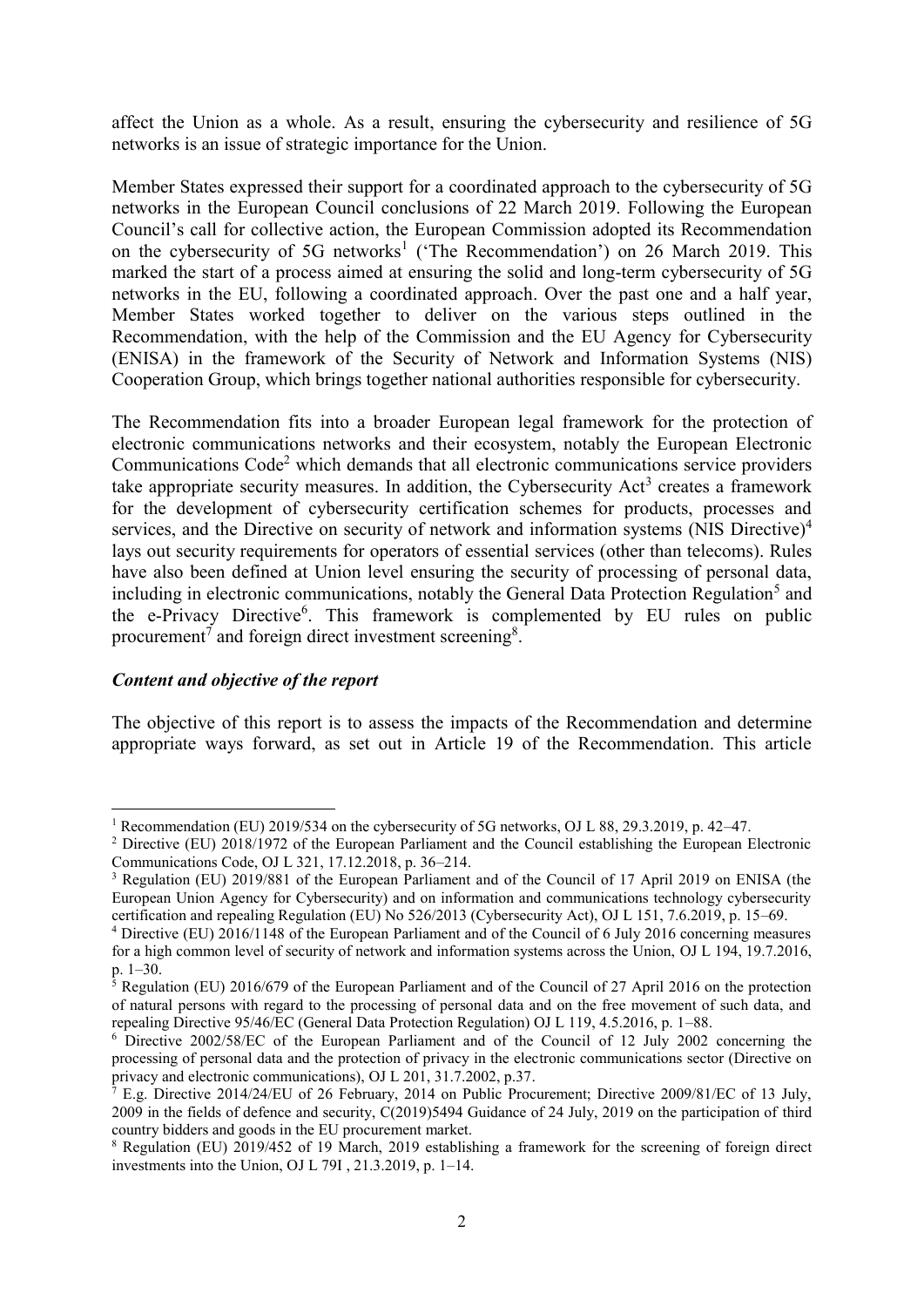provides that this assessment should take into account the outcome of the coordinated Union risk assessment and the Union Toolbox.

To this end, this report looks back at the various steps achieved and how Member States perceived the process initiated by the Recommendation. The report also provides an update on the implementation of the Toolbox measures. This information is notably based on data collected during bilateral 'country meetings' with Member State authorities, conducted by the Commission with the support of ENISA in autumn 2020 and on various other meetings held with Member States authorities at EU level.

Moreover, it describes the state of play of the Supporting actions (SA) undertaken by the Commission and ENISA, in the fields of standardisation and certification, EU funding for secure 5G roll-outs, actions to promote EU capacities in the area of network technology, and fostering a diverse and sustainable 5G ecosystem in the EU.

The conclusions of this review led to the identification of key objectives and specific actions for the future coordinated work at Union level on 5G cybersecurity, which are set out in the Joint Communication 'The EU's Cybersecurity Strategy for the Digital Decade'<sup>9</sup> and its dedicated Annex, published on the same day as this report.

## <span id="page-3-0"></span>**1. Overall process**

#### <span id="page-3-1"></span>**1.1. Main steps taken to implement the Recommendation**

The Recommendation set out a number of concrete steps, which were completed following a defined schedule (between April 2019 and January 2020).

Specifically, the Recommendation has the general objective *"to support the development of a Union approach to ensuring the cybersecurity of 5G networks"* and identifies "*actions which should be taken to enable:* 

*(a) Member States to assess the cybersecurity risks affecting 5G networks at national level and take necessary security measures.* 

*(b) Member States and relevant Union institutions, agencies and other bodies to develop jointly a coordinated Union risk assessment that builds on the national risk assessment.* 

*(c) The Cooperation Group set up under Directive (EU) 2016/1148 (Cooperation Group) to identify a possible common set of measures to be taken to mitigate cybersecurity risks related to infrastructures underpinning the digital ecosystem, in particular 5G networks".* 

First, in spring 2019, each Member State performed a national risk assessment of 5G network infrastructures. The results were shared with other Member States, the Commission and ENISA, following commonly defined guidelines and a common template in July 2019. The

**<sup>.</sup>** <sup>9</sup> Joint Communication to the European Parliament and the Council, The EU's Cybersecurity Strategy for the Digital Decade, JOIN (2020)18.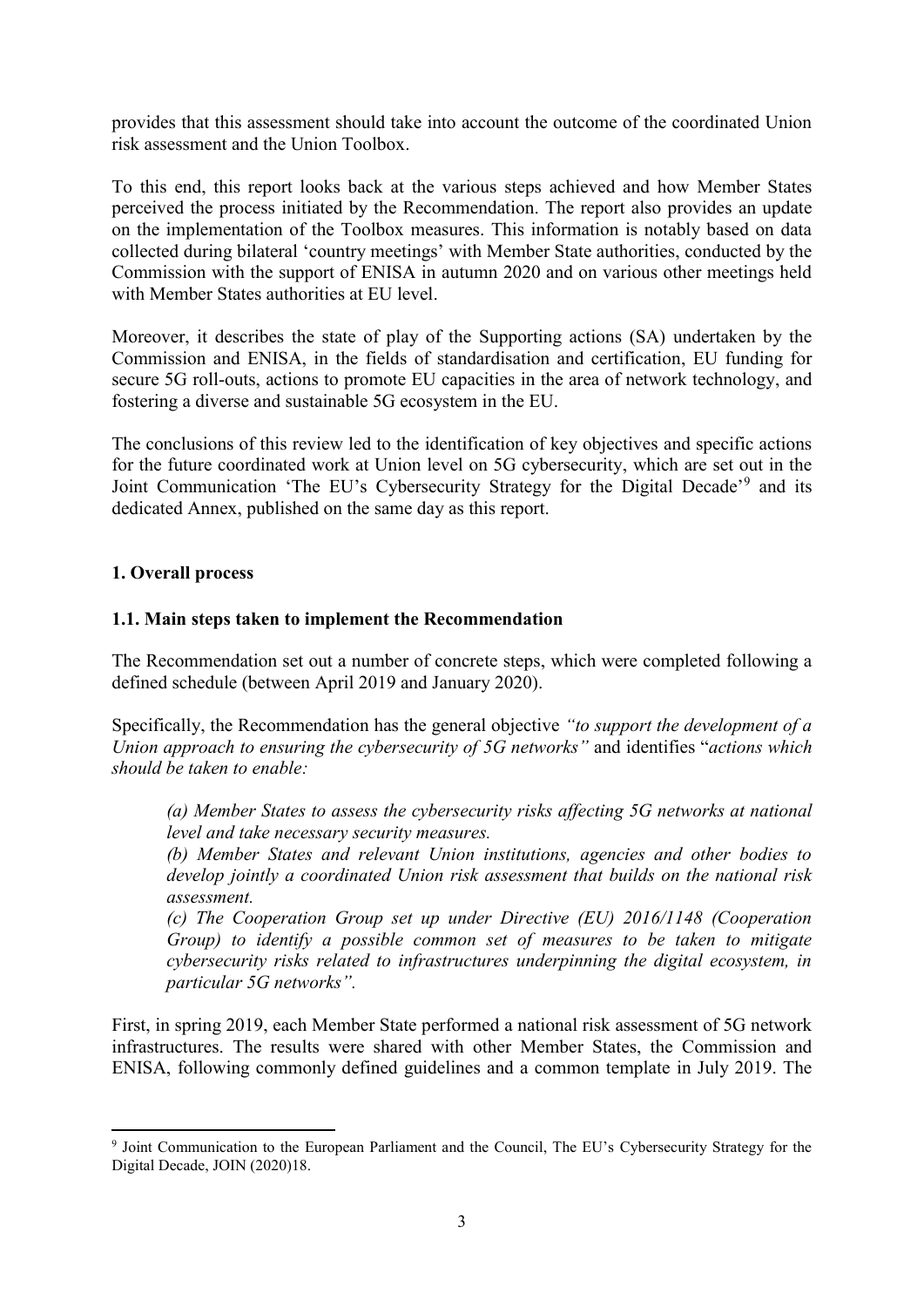national risk assessments formed the basis for the EU Coordinated risk assessment<sup>10</sup> published by the NIS Cooperation Group on 9 October 2019. This Coordinated risk assessment identifies the main threats and threat actors, the most sensitive assets, the main vulnerabilities<sup>11</sup> and the main associated risks, illustrated by concrete risk scenarios. To complement the Coordinated risk assessment, ENISA published a dedicated Threat Landscape mapping<sup>12</sup>, which contained a detailed analysis of certain technical aspects, in particular the identification of network assets and of threats affecting them specifically. This report<sup>13</sup> has been updated by ENISA on 14 December 2020.

The assessment of the risks led to the development of the EU 5G Toolbox of mitigating measures and plans<sup>14</sup> ('The Toolbox'), published on 29 January 2020. The Toolbox contains a set of Strategic and Technical measures, aimed at mitigating the main cybersecurity risks of 5G networks, as they have been identified in the EU coordinated risk assessment report, and to provide guidance for the selection of measures which should be prioritised in mitigation plans at national and at Union level.

In its Communication<sup>15</sup> accompanying the Toolbox, the Commission endorsed the measures recommended in the Toolbox conclusions and underlined the importance of their effective and swift implementation. It called on Member States to take concrete first steps to implement the Toolbox measures by 30 April 2020. The implementation was assessed in the Progress report<sup>16</sup> published by the NIS Cooperation Group in July 2020.

In October 2020, the European Council called on the EU and the Member States "*to make full use of the 5G cybersecurity Toolbox adopted on 29 January 2020, and in particular to apply the relevant restrictions on high-risk suppliers for key assets defined as critical and sensitive in the EU coordinated risk assessments, based on common objective criteria"*<sup>17</sup> .

Other relevant entities have been involved at national and Union level in the process launched by the 2019 Recommendation. In particular, the Body of European Regulators for Electronic Communications (BEREC) cooperated with the NIS Cooperation Group, notably by providing input for the preparation of the Toolbox and its implementation. In November 2019, BEREC also organised a workshop with industry stakeholders' representatives, in order to inform them about the preparation of the Toolbox and gather their views. The Commission and ENISA regularly liaised with and informed other groups of Member States

**.** 

<sup>&</sup>lt;sup>10</sup> EU-wide coordinated risk assessment of 5G networks security, 9 October 2020, [https://ec.europa.eu/digital](https://ec.europa.eu/digital-single-market/en/news/eu-wide-coordinated-risk-assessment-5g-networks-security)[single-market/en/news/eu-wide-coordinated-risk-assessment-5g-networks-security](https://ec.europa.eu/digital-single-market/en/news/eu-wide-coordinated-risk-assessment-5g-networks-security)

 $11$  Including technical ones and other types of vulnerabilities, such as the legal and policy framework to which suppliers of information and communications technologies equipment may be subject to in third countries.

<sup>12</sup> ENISA Threat landscape for 5G networks, 21 November 2019, [https://www.enisa.europa.eu/publications/enisa-threat-landscape-for-5g-networks.](https://www.enisa.europa.eu/publications/enisa-threat-landscape-for-5g-networks) 

<sup>&</sup>lt;sup>13</sup> ENISA Threat landscape for 5G networks - Updated threat assessment for the fifth generation of mobile telecommunications networks, 14 December 2020, [https://www.enisa.europa.eu/publications/enisa-threat](https://www.enisa.europa.eu/publications/enisa-threat-landscape-report-for-5g-networks/)[landscape-report-for-5g-networks/](https://www.enisa.europa.eu/publications/enisa-threat-landscape-report-for-5g-networks/)

<sup>&</sup>lt;sup>14</sup> Cybersecurity of 5G networks - EU Toolbox of risk mitigating measures, 29 January 2020. [https://ec.europa.eu/digital-single-market/en/nis-cooperation-group.](https://ec.europa.eu/digital-single-market/en/nis-cooperation-group)

<sup>&</sup>lt;sup>15</sup> Secure 5G deployment in the EU-Implementing the EU Toolbox, COM(2020) 50 final.

<sup>&</sup>lt;sup>16</sup> Report on Member States' progress in implementing the EU Toolbox on 5G Cybersecurity, 24 July 2020, [https://ec.europa.eu/digital-single-market/en/news/report-member-states-progress-implementing-eu-toolbox-5g](https://ec.europa.eu/digital-single-market/en/news/report-member-states-progress-implementing-eu-toolbox-5g-cybersecurity)[cybersecurity](https://ec.europa.eu/digital-single-market/en/news/report-member-states-progress-implementing-eu-toolbox-5g-cybersecurity)

 $17$  EUCO 13/20, Special meeting of the European Council (1 and 2 October 2020) – Conclusions.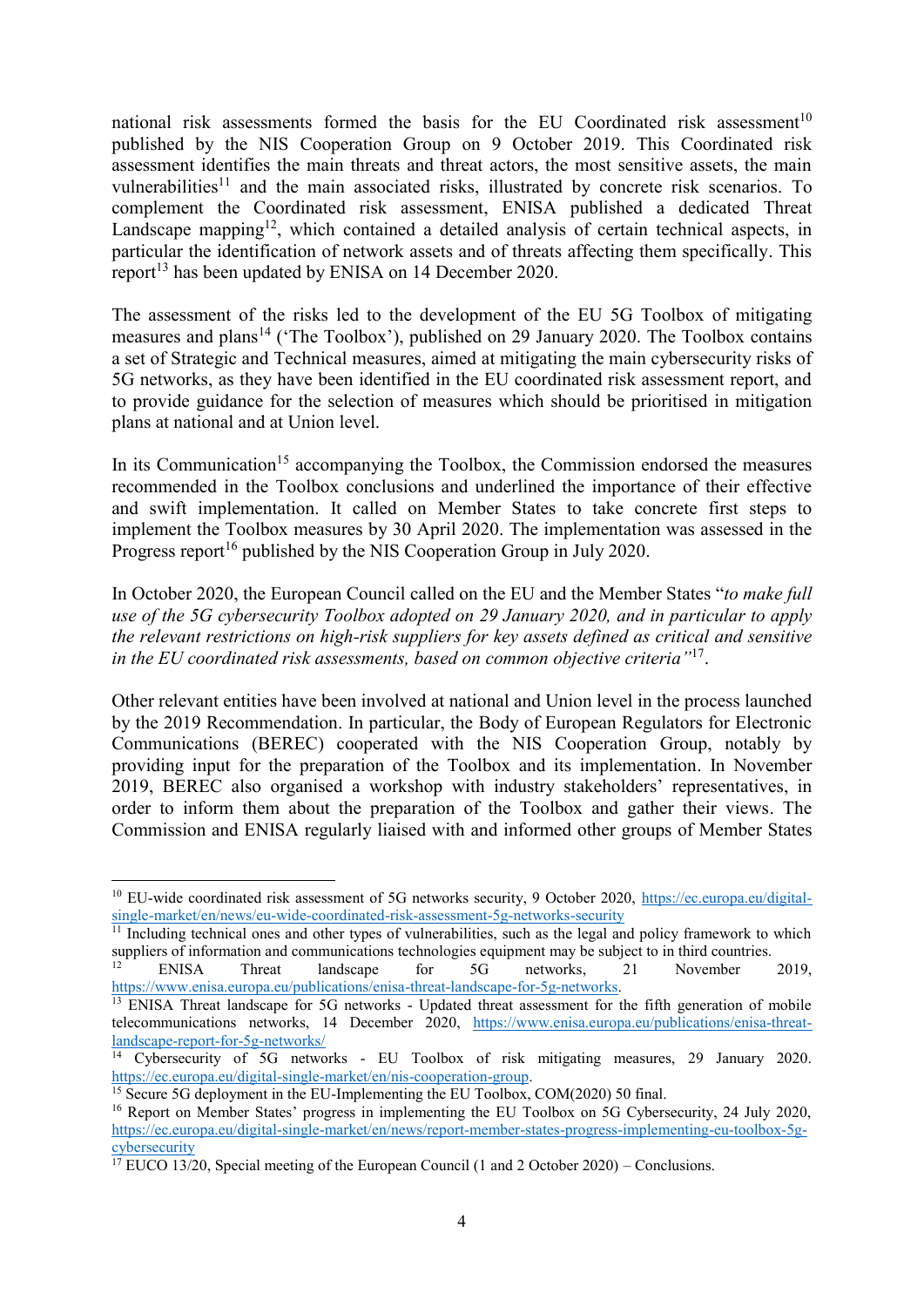authorities, including the Article 13a Expert Group, the Communications Committee and the relevant Council Working Parties.

## <span id="page-5-0"></span>**1.2. Member States' views on the process**

Member States were highly appreciative of the overall process and found that it enabled an unprecedented method of cooperation leading to the definition of an ambitious and coordinated EU framework for 5G cybersecurity, while preserving flexibility in view of the national security aspects. They qualified Europe's coordinated action on 5G cybersecurity as timely, effective and proportionate. The collaborative approach between national authorities, the Commission, ENISA and other relevant stakeholders was considered suitable to address this complex issue that cuts across EU and Member State competences. It allowed the timely definition of common objectives and methodologies, while allowing Member States to adapt measures to their national circumstances. The urgency and importance of this matter was fully recognised and led to the mobilisation of all relevant actors at national and EU level to meet the set deadlines. This was perceived both as a challenge – especially for Member States relying on limited resources in this area – and as an opportunity to set up new cooperation mechanisms, and to develop activities and expertise in this field.

The various steps and deliverables of the Recommendation, including the risk assessment phase and ensuing Toolbox measures, were perceived as bringing significant added value to Member States. The Recommendation process and ensuing Toolbox also had the effect of raising the profile of the issue of 5G cybersecurity and bringing it higher on national political agendas. It helped mobilise expertise and create or deepen cooperation mechanisms between the various responsible authorities (e.g. cybersecurity authorities, telecoms regulators, Ministries of Digital Affairs, Home Affairs, Defence, Justice, Trade, Economy, etc.), and also with the private sector, in particular mobile operators and their suppliers. Besides, some Member States reported that the process itself had a direct impact on the strategies and security-related decisions of mobile networks operators in their country.

At EU level, the process to develop the EU Coordinated risk assessment and the Toolbox was considered well-structured. Member State authorities mainly worked together within a dedicated Work Stream of the NIS Cooperation Group, with the support of the Commission and ENISA. The Work Stream met 14 times between April 2019 and November 2020, which allowed very regular information exchange and close coordination in preparing the deliverables. It also facilitated trust building among Member States, the Commission and ENISA – an essential factor on this sensitive matter. During the risk assessment phase, in each Member State, national authorities analysed their own situation, and performed an analysis of risks and existing mitigations/gaps and shared the results with the other Member States, the Commission and ENISA. This pooling of expertise allowed for developing a comprehensive and common understanding of the main risks and risk areas. The Toolbox's mitigation measures enabled Member States to develop and coordinate their implementing measures through a comprehensive approach to reinforcing the security of networks.

Finally, it was noted that a strategic outlook on this issue should continue to account for international developments and that it is key to consolidate a common EU voice and vision towards third country partners. Moreover, the urgency of the issue is calling for a rapid response that should be anchored in a long-term and comprehensive approach, looking at the entire 5G value chain and ecosystem and preparing the ground for future network generations.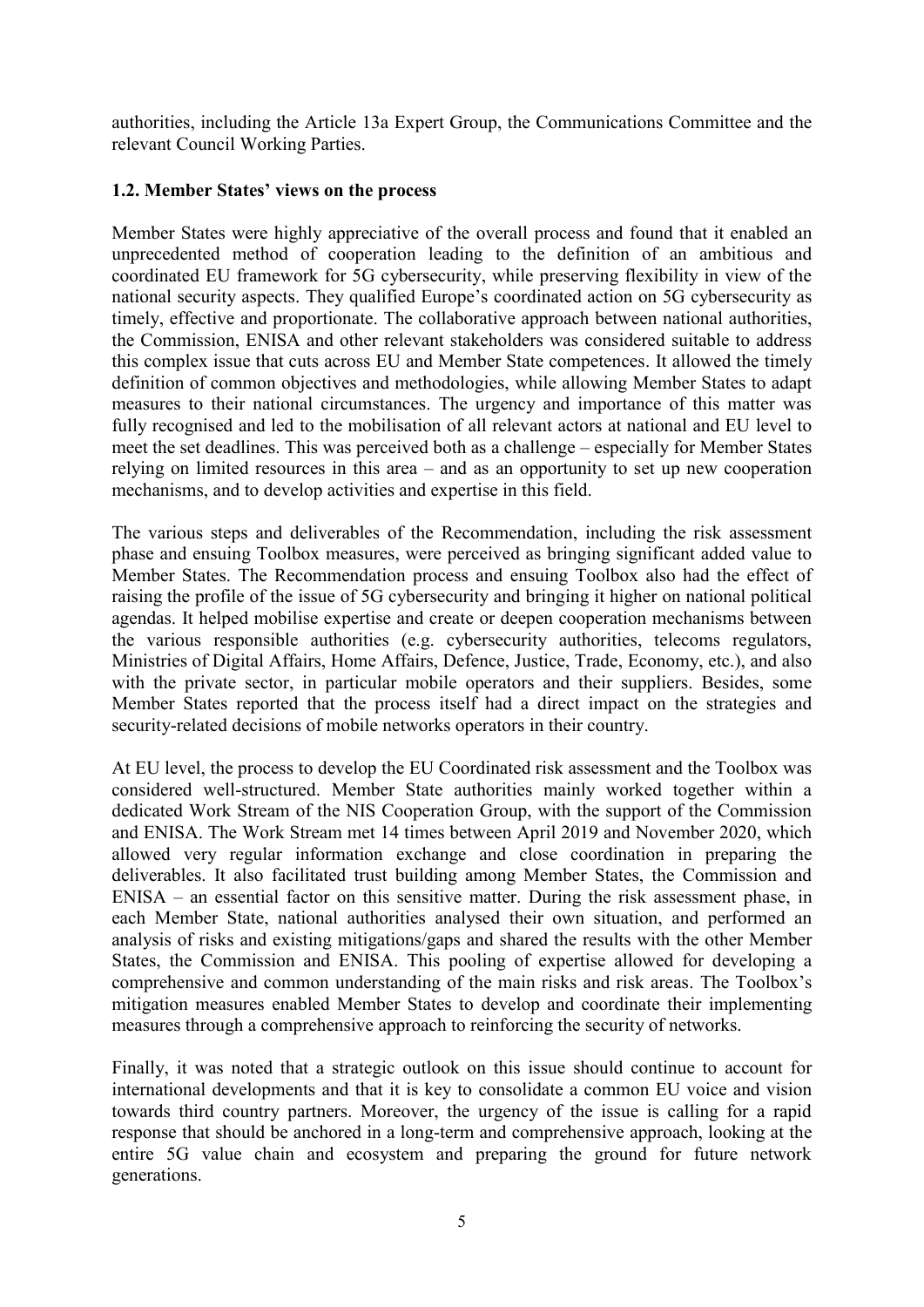## <span id="page-6-0"></span>**2. The EU Toolbox**

## <span id="page-6-1"></span>**2.1. The Toolbox measures**

Based on the findings of the risk assessments at national and at EU level, the EU Member States, with the support of the Commission and ENISA, worked to develop a Toolbox of mitigating measures. Measures identified in the Toolbox include Strategic and Technical measures. The Toolbox preparation also received targeted input from BEREC.

Strategic measures (SM) cover measures concerning increased regulatory powers for authorities to scrutinise network procurement and deployment, specific measures to address risks related to non-technical vulnerabilities, as well as possible initiatives to promote a sustainable and diverse 5G supply and value chain in order to avoid systemic and long-term dependency risks. Technical measures (TM) include actions to strengthen the security of 5G networks and equipment by addressing the risks arising from technologies, processes, human and physical factors.

A set of Supporting actions is included to complement and enhance the effectiveness of the Strategic and Technical measures (e.g. cybersecurity cooperation, Telecoms Code, standardisation, certification, Foreign Direct Investment (FDI) screening, trade defence instruments, competition rules, EU funding, public procurement rules, industrial development and deployment).

Based on the assessment of possible risk mitigation plans and the identification of the highest effectiveness measures, the Toolbox recommends that:

*"1. All Member States should ensure that they have measures in place (including powers for national authorities) to respond appropriately and proportionately to the presently identified and future risks, and in particular ensure that they are able to restrict, prohibit, and/or impose specific requirements or conditions, following a risk-based approach, for the supply, deployment, and operation of 5G network equipment on the basis of a range of securityrelated grounds.*

*They should in particular:* 

- *Strengthen security requirements for mobile network operators (e.g. strict access controls, rules on secure operation and monitoring, limitations on outsourcing of specific functions, etc.);*
- *Assess the risk profile of suppliers; as a consequence, apply relevant restrictions for suppliers considered to be high risk - including necessary exclusions to effectively mitigate risks - for key assets defined as critical and sensitive in the EU coordinated risk assessment (e.g. core network functions, network management and orchestration functions, and access network functions);*
- *Ensure that each operator has an appropriate multi-vendor strategy to avoid or limit any major dependency on a single supplier (or suppliers with a similar risk profile), ensure an adequate balance of suppliers at national level and avoid dependency on suppliers considered to be high risk; this also requires avoiding any situations of lock-in with a single supplier, including by promoting greater interoperability of equipment.*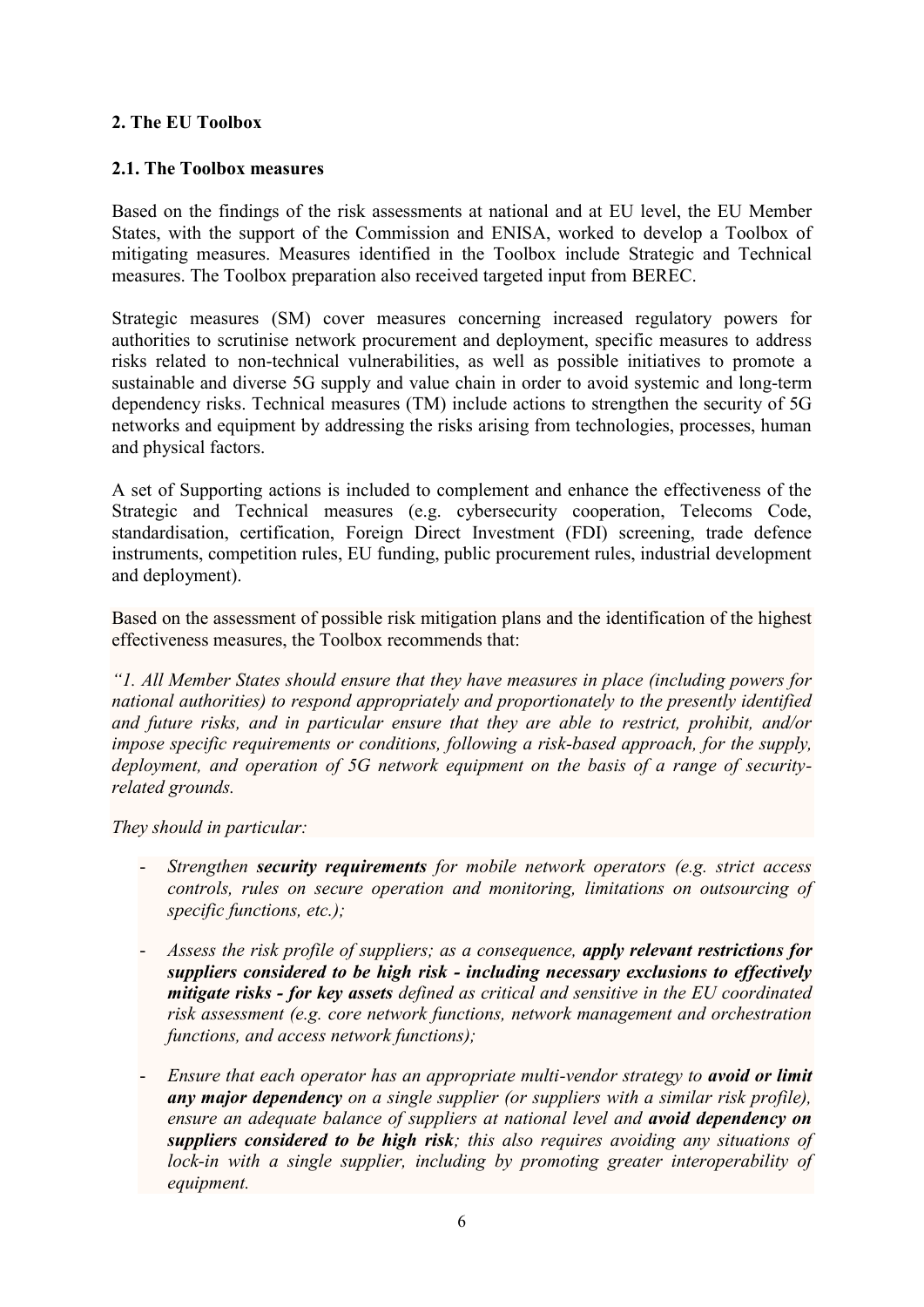- *2. The European Commission, jointly with Member states, should contribute to:*
	- *Maintaining a diverse and sustainable 5G supply chain in order to avoid long-term dependency, including by:*
		- o *Making full use of the existing EU tools and instruments, in particular through the screening of potential foreign direct investments (FDIs) affecting 5G key assets and by avoiding distortions in the 5G supply market stemming from potential dumping or subsidies; and*
		- o *Further strengthening EU capacities in the 5G and post-5G technologies, by using relevant EU programmes and funding.*
	- *Facilitating coordination between Member states regarding standardisation to achieve specific security objectives and developing relevant EU-wide certification scheme(s) in order to promote more secure products and processes."*

## <span id="page-7-0"></span>**2.2. Implementation of the Toolbox measures by Member States**

On 22 July 2020, the NIS Cooperation Group published a Progress report<sup>18</sup>, which analyses the implementation of key Toolbox measures as of June 2020, and looks at the nature of the national measures adopted or planned. The report also provides an initial assessment of the degree of convergence of adopted and planned measures, as well as possible gaps and areas where further action is needed.

This Progress report showed that – while work is still ongoing in many Member States – overall, good progress has been made in implementing the Toolbox measures and all Member States reported that concrete steps have been taken. This demonstrates a strong commitment by Member States to the coordinated approach defined at EU level. For certain measures in particular, the report highlighted that particular attention or more efforts are needed in the next phase of the implementation process.

Specifically, the Progress report of July 2020 concluded that good progress had already been achieved for some of the Toolbox measures, namely in the following areas:

- o The powers of national regulatory authorities to regulate 5G security, have been or are in the process of being reinforced in a large majority of Member States, including powers to regulate the procurement of network equipment and services by operators.
- o Measures aimed at restricting the involvement of suppliers based on their risk profile are already in place in a few Member States and at an advanced stage of preparation in many others. The report calls on other Member States to further advance and complete this process in the coming months. With regards to the precise scope of these restrictions, the report highlights the importance to look at the network as a whole and address core network elements as well as other critical and highly sensitive elements, including management functions and the radio access network, and of imposing restrictions also on other key assets, such as defined geographical areas,

**<sup>.</sup>** <sup>18</sup> Report on Member States' progress in implementing the EU Toolbox on 5G Cybersecurity, 24 July 2020, [https://ec.europa.eu/digital-single-market/en/news/report-member-states-progress-implementing-eu-toolbox-5g](https://ec.europa.eu/digital-single-market/en/news/report-member-states-progress-implementing-eu-toolbox-5g-cybersecurity)[cybersecurity](https://ec.europa.eu/digital-single-market/en/news/report-member-states-progress-implementing-eu-toolbox-5g-cybersecurity)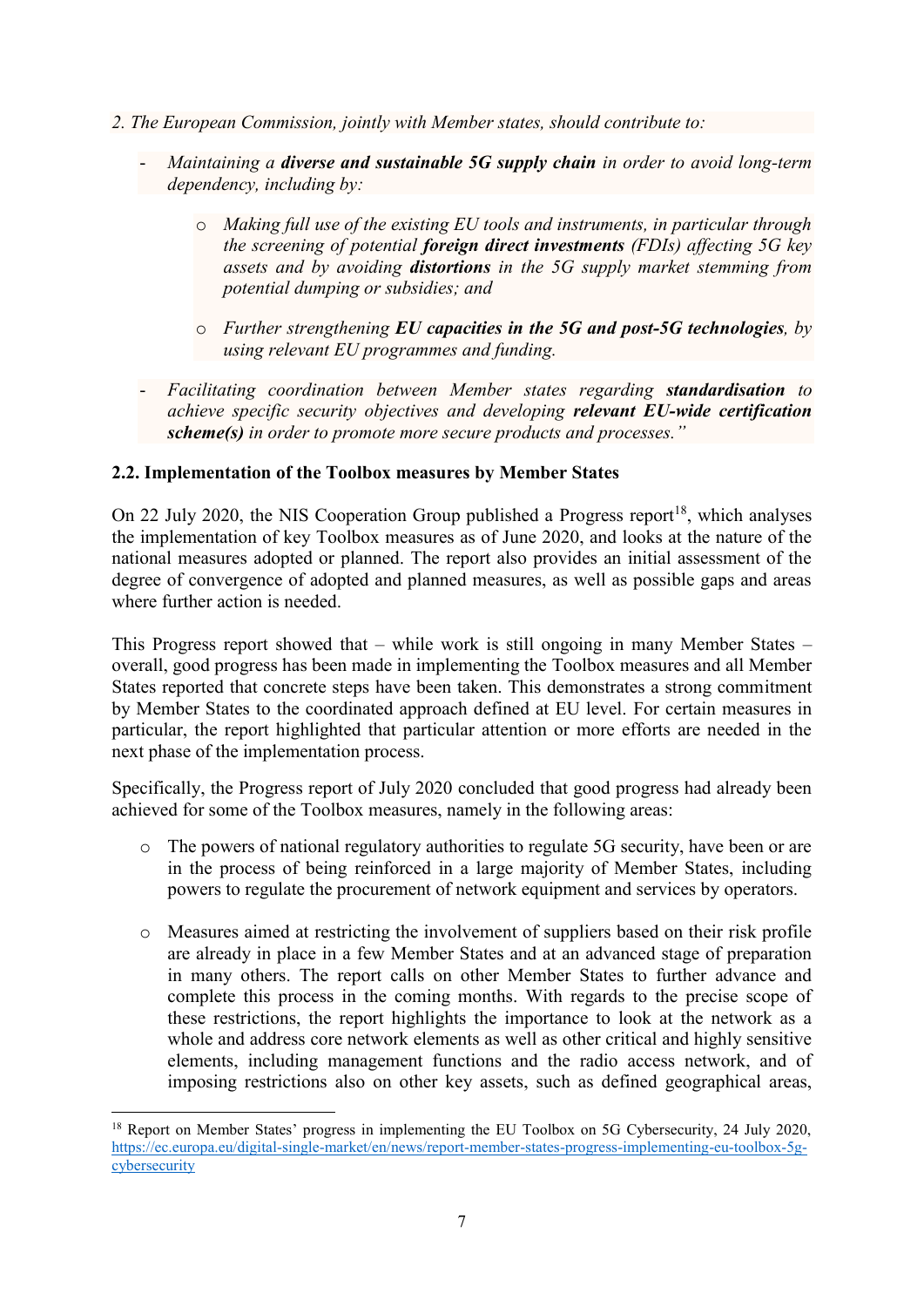government or other critical entities. For those operators having already contracted with a high-risk suppliers, transition periods for switching to more secure suppliers should be put in place.

o Network security and resilience requirements for mobile operators are being reviewed in a majority of Member States. The report stresses the importance to ensure that these requirements are strengthened, that they follow the latest state-of-the-art practices and that their implementation by operators is effectively audited and enforced.

On the other hand, some measures are at a less advanced stage of implementation. In particular, the report stressed that:

- o Progress is urgently needed to mitigate the risk of dependency on high-risk suppliers, also with a view to reducing dependencies at Union level. This should be based on a thorough inventory of the networks' supply chain and implies monitoring the evolution of the situation.
- o Challenges have been identified in designing and imposing appropriate multi-vendor strategies for individual mobile network operators (MNOs) or at national level due to technical or operational difficulties (e.g. lack of interoperability, size of the country).
- o On FDI screening, steps should be taken to introduce national FDI screening mechanisms without delay in 13 Member States where it is not yet in place, including in view of the application of the EU investment screening framework as of October 2020. These screening mechanisms should be applied to investment developments potentially affecting the 5G value chain, taking into account the objectives of the Toolbox.

Following this report and based on the information gathered during bilateral meetings with Member States organised by the Commission with the support of ENISA, it can be concluded that Member States have made further progress in implementing the various measures at national level, with a very large majority indicating clear plans and timelines for the roll-out of the measures recommended in the Toolbox conclusions. Nearly all Member States estimate that they will complete the ongoing national implementation processes by mid-2021.

However, there are some differences between individual measures, with some Member States being more advanced in certain areas than in others. Overall, **this review confirmed that, as regards areas where more efforts and particular attention is needed, the assessment and conclusions of the Progress report remain entirely valid.**

At the same time, since the technology and threats are continuously evolving, parts of the national frameworks will need to be kept up-to-date. Consequently, many Member States intend to maintain a structured process in order to be able to adjust certain aspects of their measures, in light of future developments.

## *Strategic measures - main developments since the Progress report of July 2020*

A large majority of Member States have adopted or are at a final stage of adopting the legal framework to strengthen the **regulatory powers of national authorities** to be able to impose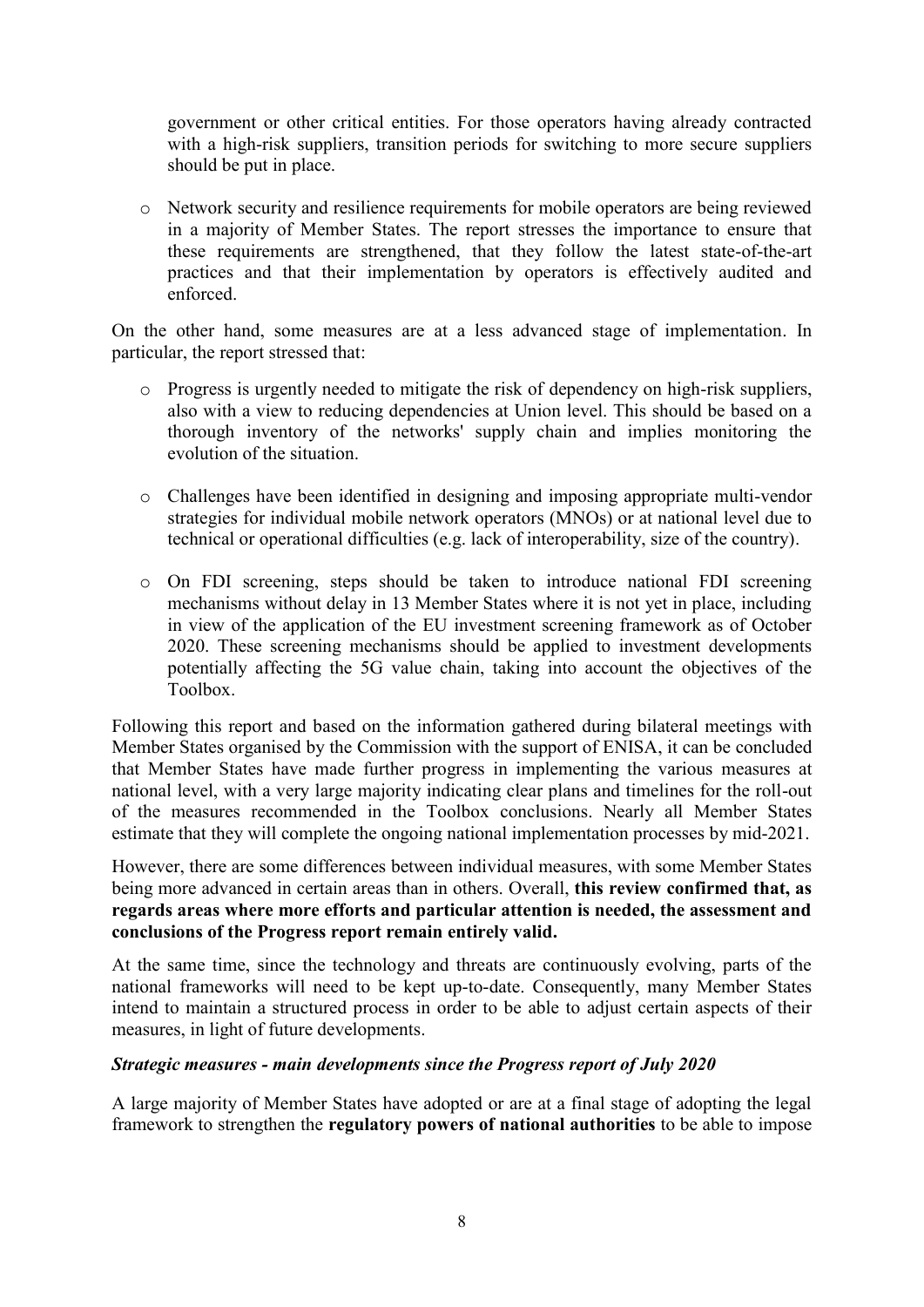strengthened obligations on operators and to impose restrictions or to prohibit the supply, deployment and operation of 5G network equipment  $(SM01)^{19}$ .

As regards **high-risk suppliers**, as of November 2020, measures aimed at applying restrictions based on the risk profile of suppliers have been adopted, proposed or planned in nearly all Member States, taking into account the approach recommended in the Toolbox. Only a small minority of Member States have yet to define clear plans to implement these measures.

This reflects the high degree of priority given to the risks that these measures are intended to address in the national risk assessments (risk of lack of access controls and risk of interference by a State actor). This also reflects the strong commitment by Member States in this area, as reiterated by the European Council on 2 October 2020, which called on Member States *"to apply the relevant restrictions on high-risk suppliers for key assets defined as critical and sensitive in the EU coordinated risk assessments, based on common objective criteria"*<sup>20</sup> *.*

As a consequence, the reliance on high-risk suppliers, which is currently estimated by many Member States as medium to high, is expected to decrease in the coming year(s) as 5G network roll-outs progress, albeit with variations between individual Member States, depending on the initial level of exposure (especially where network operators had already entered into 5G contracts with high-risk suppliers before the adoption of the Toolbox), on the scope of the restrictions imposed and on the timeframe for switching to more secure suppliers.

The Toolbox and EU Coordinated risk assessment provide guidance on the objective criteria that are to be used for assessing the risk profile of suppliers and on key assets considered critical and sensitive. As part of the next steps for the work at EU level, Member States confirmed their strong interest in continuing the cooperation and exchange of information on how best to tackle risks emanating from high-risk suppliers. Work has already been done within the NIS Cooperation Group to deepen the common understanding of the practical implementation of the guidance laid down in the Toolbox, notably through two workshops among national authorities on this topic.

On suppliers' diversification and resilience (SM05 and SM06)<sup>21</sup>, several Member States have introduced measures, such as requesting that MNOs submit their sourcing and diversification strategies to national authorities and ensure that they take measures to increase resilience. Other Member States have not yet taken specific measures due to several challenges already identified in the July Progress report (e.g. size of the country, difficulties to define appropriate multi-vendor strategies, interoperability issues). Many Member States are calling for further exchanges at EU-level and for exploring possible practical guidance for national approaches.

On this topic, BEREC conducted a survey looking in more detail into the state of implementation of SM05 and SM06 and providing a snapshot of the current suppliers' base of MNOs in the EU and their multi-vendor approaches. In addition, BEREC also organised

**.** 

<sup>19</sup> SM01: Strengthening the role of national authorities.

<sup>&</sup>lt;sup>20</sup> EUCO 13/20, Special meeting of the European Council (1 and 2 October 2020) – Conclusions.

<sup>&</sup>lt;sup>21</sup> SM05: Ensuring the diversity of suppliers for individual MNOs through appropriate multi-vendor strategies – SM06: Strengthening the resilience at national level.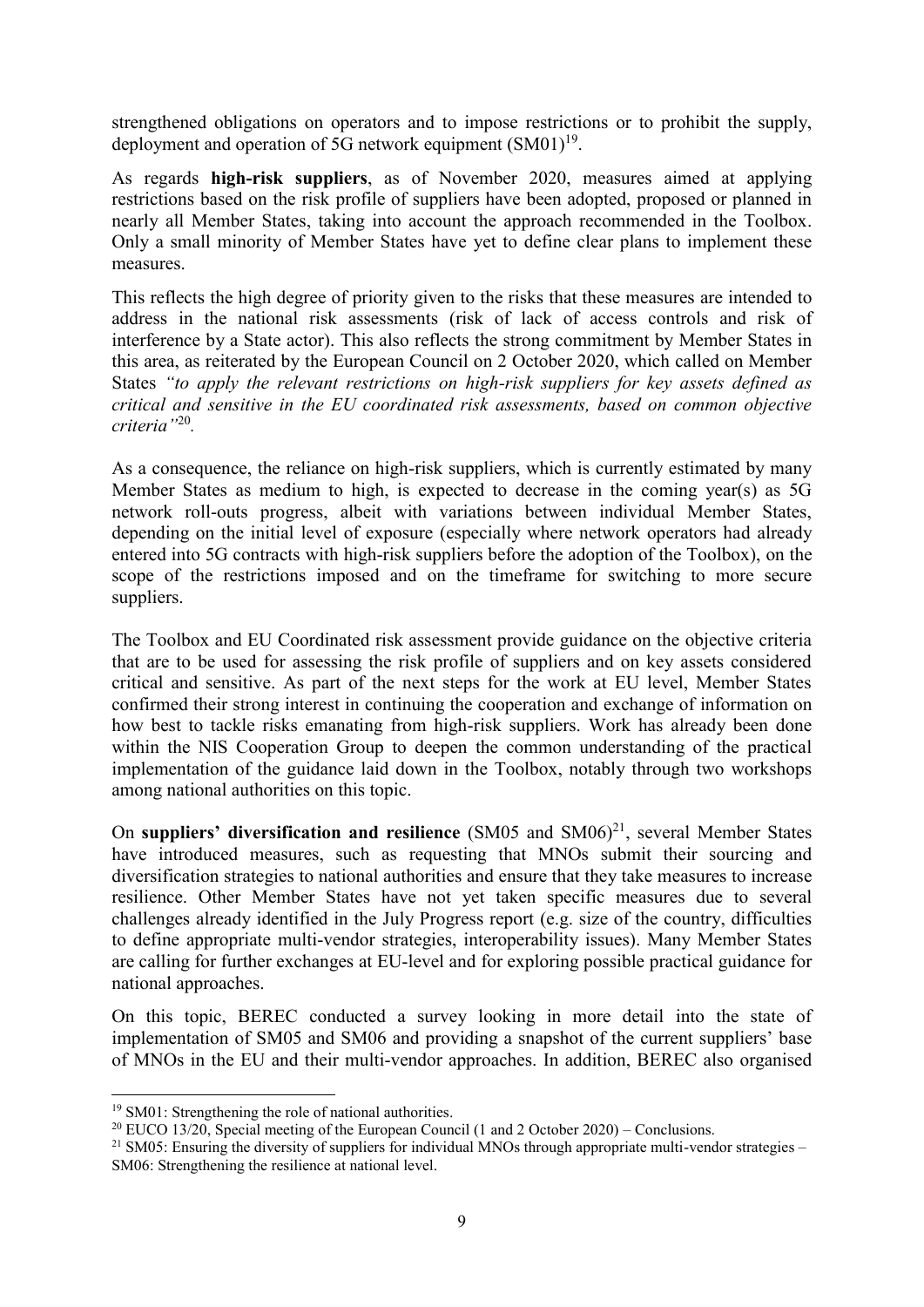webinars with suppliers and with operators' associations to gather their views on these two Strategic measures.

As a result of this survey, BEREC has identified the need to establish a greater understanding of several issues, in particular as regards: (1) specific risk scenarios related to the 5G supply chain (e.g. risks related to the MNOs' full supply chain, including in case of disruption in the supply market), (2) potential gains and limitations of network architectures such as Open RAN, i.e. more open and interoperable interfaces in Radio Access Networks (RAN), including the likely timeline before they can become a viable approach; and (3) a more holistic understanding of the costs and impacts related to implementing various approaches of multi-vendor strategies by MNOs.

As regards Strategic Measure 07 **(Foreign Direct Investment screening),** there are now 15 Member States which have national screening mechanisms in place. In addition, several other Member States have indicated that a process to develop a FDI screening system is underway. The EU framework for the screening of FDI became fully operational as of 11 October 2020. EU rules provide a framework to ensure the protection of legitimate public policy objectives if such objectives are threatened by foreign investments. The EU Regulation lays down a number of factors and considerations that are relevant to determine whether a Foreign Direct Investment is likely to affect security or public order. In its Communication of 13 March 2020<sup>22</sup>, the Commission indicated that the Member States *"need to be vigilant and use all tools available at Union and national level to avoid that the current crisis leads to a loss of critical assets and technology"* which are crucial to Europe's security, and are part of the backbone of its economy.

## *Technical measures - main developments since the Progress report of July 2020*

A majority of Member States has made good progress in implementing the Technical measures of the Toolbox. Most Member States have put in place concrete activities and have a clear vision and specific plans on strengthening requirements for MNOs in line with the Toolbox Technical measures. Nonetheless, a few Member States indicated having no concrete plans for either strengthening the baseline security requirements or for introducing any new 5G specific measures at this stage. In almost half of the Member States, changes and reinforcements to their current security framework are under development or are already implemented. These changes are mostly driven by the process of transposing the European Electronic Communications Code and are therefore typically targeting baseline measures in a technology-neutral way. A certain number of Member States are adding specific reinforcements for 5G and a few Member States will consider new 5G-specific measures at a later stage (e.g. when deployments move to 5G stand-alone, when 5G will be fully virtualised, etc.). A minority of Member States considers their current measures as sufficient or has no plans for changes.

A majority of Member States values ENISA's technical guidelines on cybersecurity measures for telecom security regulatory authorities<sup>23</sup> and uses them for inspiration to establish their own guidelines. In some cases, ENISA guidelines are used directly as a basis for national soft-law or legal instruments for security requirements for operators and/or for audit guidance.

**<sup>.</sup>** <sup>22</sup> Coordinated economic response to the COVID-19 Outbreak, COM(2020) 112 final.

<sup>&</sup>lt;sup>23</sup> ENISA Technical Guideline on Minimum Security Measures, 24 October 2014, <https://www.enisa.europa.eu/publications/technical-guideline-on-minimum-security-measures>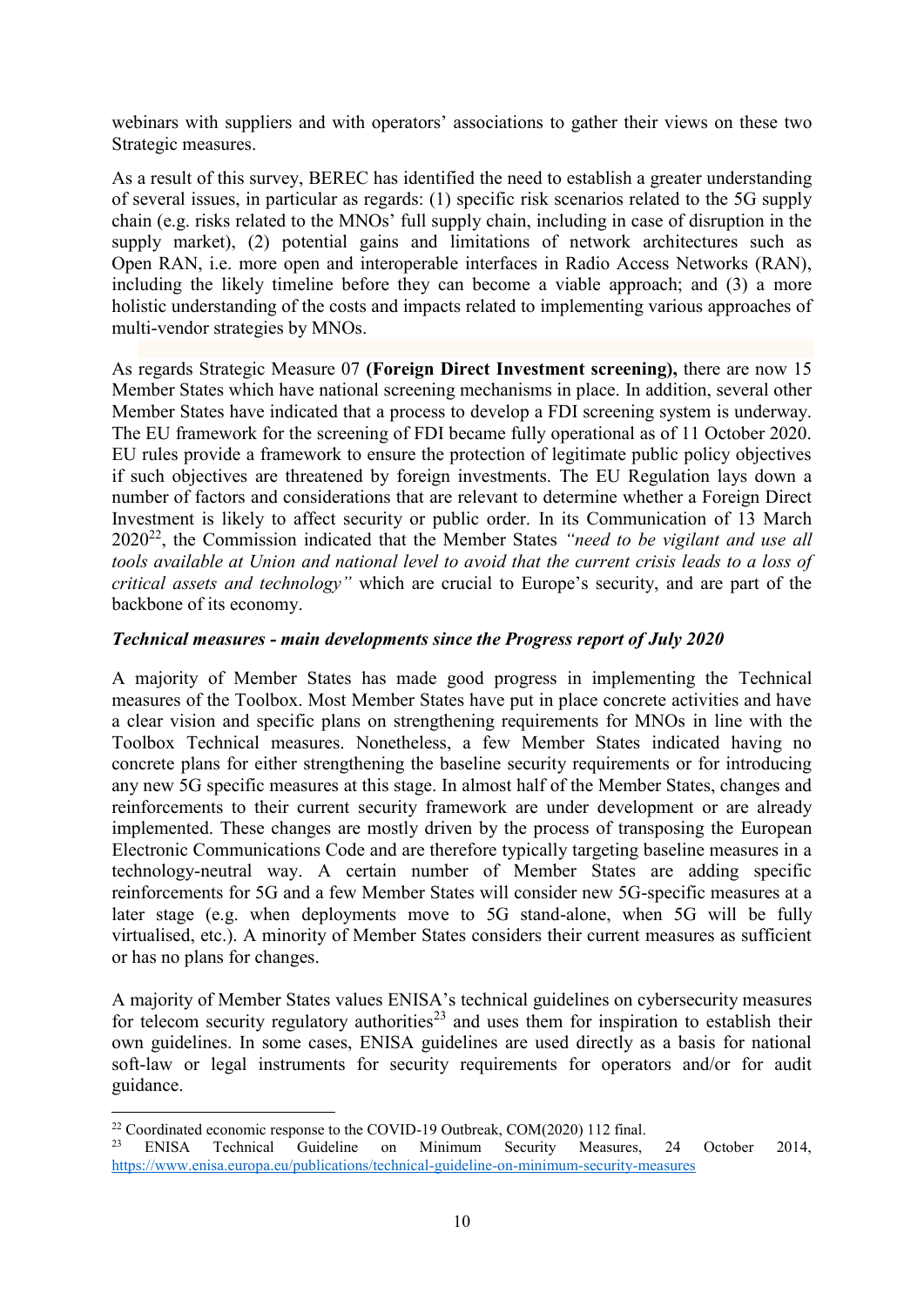This year, ENISA, together with the Article 13a Expert Group produced new, updated guidelines<sup>24</sup>. It includes alignment with the European Electronic Communications Code and general, technology-neutral reinforcements of a number of security objectives aligned with proposed reinforcements in the Toolbox. In addition, a 5G supplement<sup> $25$ </sup> to these guidelines has been developed in consultation with the NIS 5G Work Stream and the Article 13a Expert Group, containing additional checklists and additional guidance for national regulatory authorities (NRAs) supervising 5G operators.

ENISA also published an updated Threat Landscape for  $5G$  networks<sup>26</sup> and organised a series of knowledge building webinars focused on technical aspects of 5G security for cybersecurity authorities and members of the NIS 5G Work Stream.

Member States confirmed that challenges and/or slower progress mainly remains in those domains where the July Progress report has also indicated a lack of maturity (e.g. TM08 - Raising the security standards in suppliers' processes through robust procurement conditions, TM02 - Ensuring and evaluating the implementation of security measures in existing 5G standards and/or TM04 - Increasing the security of virtualised network functions). In addition, several Member States have highlighted the challenges related to the implementation of the requirement contained in TM05 - Ensuring secure 5G network management, operation and monitoring, related to location for the establishment of Network Operations Centres (NOC)/Security Operation Centres (SOC). Several Member States have emphasised the importance of further information sharing, collaboration and guidance in technical matters pertaining to these measures.

## <span id="page-11-0"></span>**3. Toolbox supporting actions and other EU-level actions**

## <span id="page-11-1"></span>**3.1. Standardisation and certification**

As envisaged in Supporting Action  $03^{27}$ , a Subgroup on 5G standardisation was set up under the NIS 5G Work Stream shortly after the publication of the Toolbox. The Subgroup aims to facilitate coordination between Member States in the areas of 5G standardisation, avoid duplication of national approaches, and promote more secure products and processes as laid down in the conclusions of the Toolbox.

The Subgroup produced a mapping of the existing standards, technical specifications and certification schemes against the risks identified in the EU Coordinated risk assessment.

It also provided a forum to discuss activities related to the development of certification schemes for 5G networks  $(TM09)<sup>28</sup>$ . According to the Toolbox's recommended risk

**<sup>.</sup>** <sup>24</sup> ENISA Technical Guideline on Security Measures Under the EECC report, 10 December 2020, <https://www.enisa.europa.eu/news/enisa-news/new-guidelines-for-telecom-and-5g-security/>

<sup>&</sup>lt;sup>25</sup> ENISA 5G Supplement to the Technical Guideline on Security Measures Under the EECC report, 10 December 2020[, https://www.enisa.europa.eu/news/enisa-news/new-guidelines-for-telecom-and-5g-security/](https://www.enisa.europa.eu/news/enisa-news/new-guidelines-for-telecom-and-5g-security/)

<sup>&</sup>lt;sup>26</sup> ENISA Threat landscape for 5G networks - Updated threat assessment for the fifth generation of mobile telecommunications networks, 14 December 2020, [https://www.enisa.europa.eu/publications/enisa-threat](https://www.enisa.europa.eu/publications/enisa-threat-landscape-report-for-5g-networks/)[landscape-report-for-5g-networks/](https://www.enisa.europa.eu/publications/enisa-threat-landscape-report-for-5g-networks/)

 $27$  SA03: Supporting and shaping 5G standardisation.

<sup>&</sup>lt;sup>28</sup> TM09: Using EU certification for 5G network components, customer equipment and/or suppliers' processes.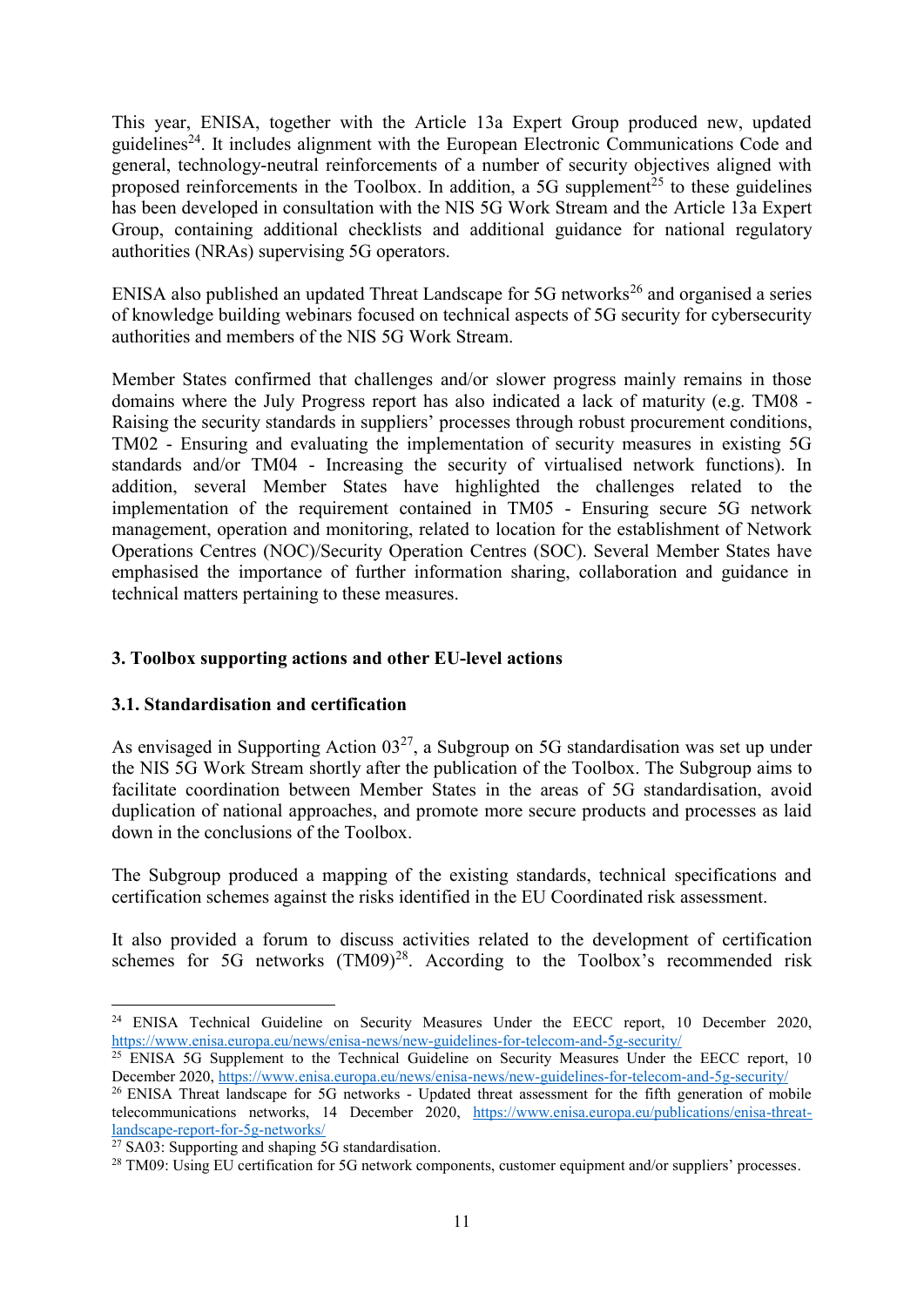mitigation plans, while certification is not suitable to address all risks identified in the EU Coordinated risk assessment, in particular risks related to non-technical vulnerabilities, it can play a role in mitigating certain risks, in combination with other measures. On 27 November 2020, the members of the NIS Work Stream on 5G security expressed support for the preparation of a candidate certification scheme related to 5G components and suppliers' processes. Consequently, the Commission is preparing a request in that sense to ENISA, in line with Article 48 of the Cybersecurity Act.

Furthermore, the Toolbox also refers to the relevance of non-5G specific cybersecurity certification schemes for ICT products and services, such as cloud services and connected (end-user) devices, including Internet of Things. In this respect, it is worth noting that ENISA is currently working on a candidate scheme for cloud services and that in recent Council Conclusions<sup>29</sup>, the Council invited the Commission to consider cybersecurity certification for connected devices in the Union Rolling Work Programme for Cybersecurity certification that is currently being developed.

Moreover, to provide further guidance to Member States regarding standardisation, ENISA is drafting a report containing recommendations for the implementation of security measures in existing 5G standards. This report is currently being finalised in consultation with Member States and should be published in early 2021.

## <span id="page-12-0"></span>**3.2. Investments in EU capacities in the area of network technologies**

The Commission proposed as a candidate partnership the Smart Networks and Services (SNS) Joint Undertaking, as part of a set of nine proposed Joint Undertakings under Horizon Europe<sup>30</sup>. The objective of this Joint Undertaking would be to enable the EU to develop next generation network technologies and put on the market European solutions that are competitive, enrich the globally available alternatives and diversify the sources of supply, in line with the EU industrial strategy and the Toolbox. It is expected to be launched in Q3 2021, after adoption by the Council.

The proposed Joint Undertaking will have two pillars and will coordinate research activities on 6G technology under Horizon Europe as well as 5G deployment projects under the Connecting Europe Facility Digital and other deployment programmes.

Supported activities under its first pillar will aim at fostering Europe's technology sovereignty in 6G by implementing the related research and innovation (R&I) programme leading to conception and standardisation around 2025, as well as validation and preparation for early market adoption of 6G technologies by the end of the decade. Mobilising a broad set of stakeholders will be key to address strategic areas of the networks and services value chain from edge- and cloud-based service provisioning to market opportunities in new components and devices beyond smartphones.

R&I initiatives on 6G technologies are now starting in leading regions world-wide, with the first products and infrastructures expected for the end of this decade. Europe needs to

**.** 

 $29$  13629/20, Council Conclusions on the cybersecurity of connected devices, 2 December 2020, <https://data.consilium.europa.eu/doc/document/ST-13629-2020-INIT/en/pdf> <sup>30</sup>[https://ec.europa.eu/info/sites/info/files/research\\_and\\_innovation/strategy\\_on\\_research\\_and\\_innovation/docu](https://ec.europa.eu/info/sites/info/files/research_and_innovation/strategy_on_research_and_innovation/documents/ec_rtd_orientations-he-strategic-plan_122019.pdf)

[ments/ec\\_rtd\\_orientations-he-strategic-plan\\_122019.pdf](https://ec.europa.eu/info/sites/info/files/research_and_innovation/strategy_on_research_and_innovation/documents/ec_rtd_orientations-he-strategic-plan_122019.pdf)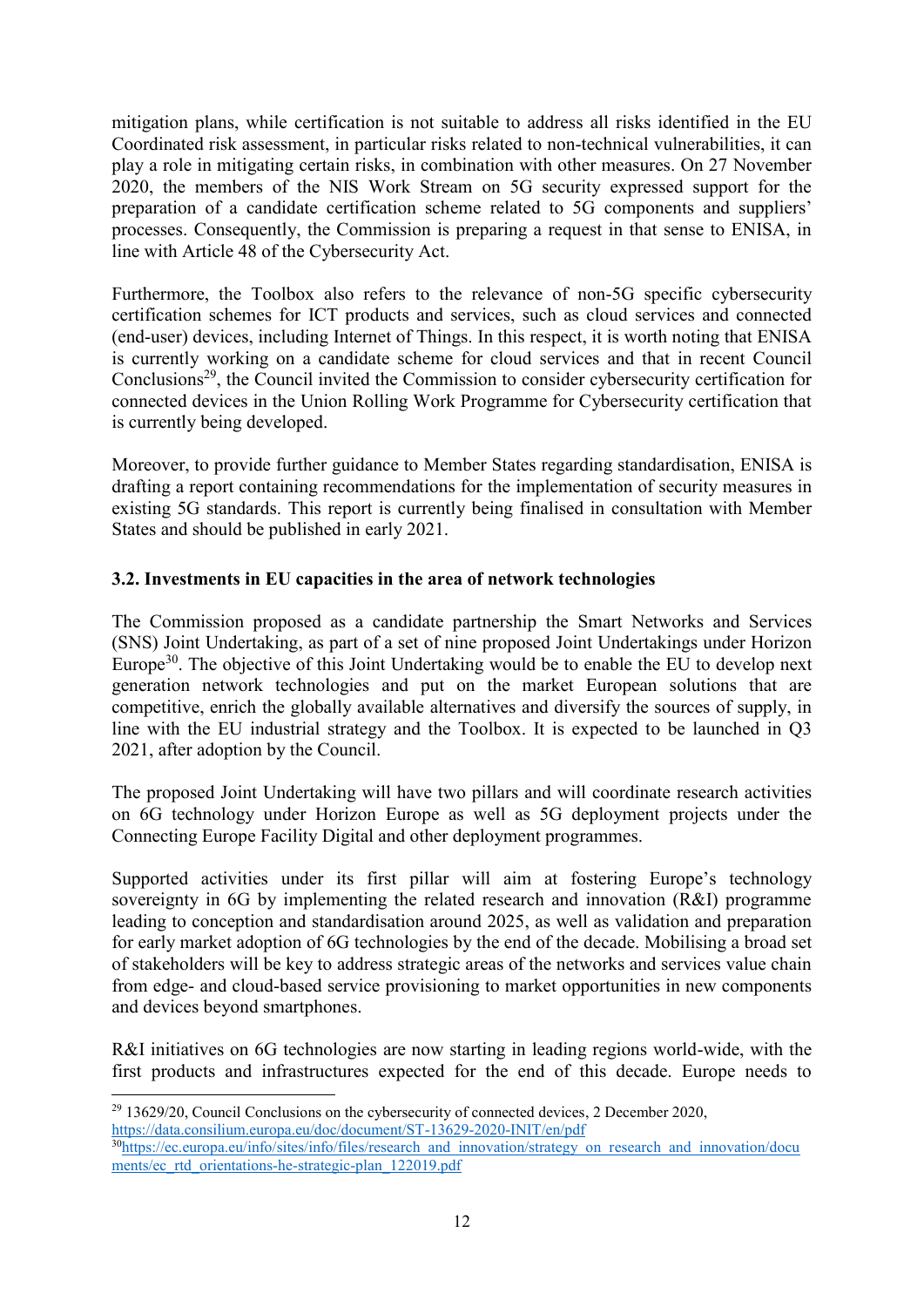position itself to ensure the best outcome both for the digital economy at large, but also for the technology capabilities of our existing and emerging industrial players. This calls for a strategic partnership with a solid R&I roadmap set out and followed by a critical mass of European actors. The EU supply chain will be strengthened by investing in key connectivity projects to develop and deploy strategic industrial capacities and infrastructure. These concern new business models and players through software networks with architectures such as Open RAN and the convergence with new technologies in the area of cloud and edge computing, as well as artificial intelligence.

As an immediate action to foster a diverse and sustainable 5G ecosystem in the EU, the Commission has been facilitating R&I in the area of software-based networks, including Open RAN. Nine innovation actions in this field have been selected under a recent Horizon  $2020 \text{ call}^{31}$  and are expected to kick off in January 2021. The aim is not only to foster supply diversity and reduce costs, but also to enable innovative 5G services for consumers, businesses and vertical industries.

The Commission is planning to continue these activities under the upcoming funding programmes. R&I actions can be funded under the proposed Smart Networks and Services Joint Undertaking, whereas pilot and deployment actions can be funded under the Digital Europe Programme, Connecting Europe Facility and national initiatives under the Recovery and Resilience Facility.

As regards the cybersecurity aspects, Member States authorities have been discussing Open RAN, in particular its potential to increase supply diversity, notably in the context of the survey conducted by BEREC mentioned above and within the NIS Work Stream. These discussions highlighted the need to establish a greater understanding of the potential gains and limitations of Open RAN also from the perspective of security.

For this purpose, the Commission has recently launched an independent study to identify existing and expected market trends and identify possible policy measures for European and national authorities to address the risks and opportunities in the field of Open  $RAN<sup>32</sup>$ .

## <span id="page-13-0"></span>**3.3. EU funding for secure 5G deployment**

Building on the Toolbox Supporting Action  $10^{33}$ , the Commission announced in its Communication 'Secure 5G deployment in the EU - Implementing the EU Toolbox' that it will ensure that participation in relevant technology domains will be conditional on compliance with security requirements, by making full use of and further implementing security conditions in R&I programmes, in particular in Horizon Europe, the Digital Europe Programme and Connecting Europe Facility 2, in European structural and investment funds and in other relevant programmes<sup>34</sup>. A similar approach will also be taken in the EU's external funding programmes and financial instruments, including on funding provided

**<sup>.</sup>** <sup>31</sup> Call ICT-52-2020 Smart Connectivity Beyond 5G Horizon 2020.

<sup>32</sup> [https://ec.europa.eu/digital-single-market/en/news/european-commission-launches-study-5g-supply-markets](https://ec.europa.eu/digital-single-market/en/news/european-commission-launches-study-5g-supply-markets-and-open-ran)[and-open-ran](https://ec.europa.eu/digital-single-market/en/news/european-commission-launches-study-5g-supply-markets-and-open-ran)

<sup>&</sup>lt;sup>33</sup> SA10: Ensuring 5G projects supported with public funding take into account cybersecurity risks.

<sup>&</sup>lt;sup>34</sup> The budgetary impact of the EU funding mentioned under section 3.3 'EU funding for secure 5G deployment' will be entirely covered by the allocations foreseen in the Multiannual Financial Framework 2021-2027 under the financial envelopes of the affected programmes.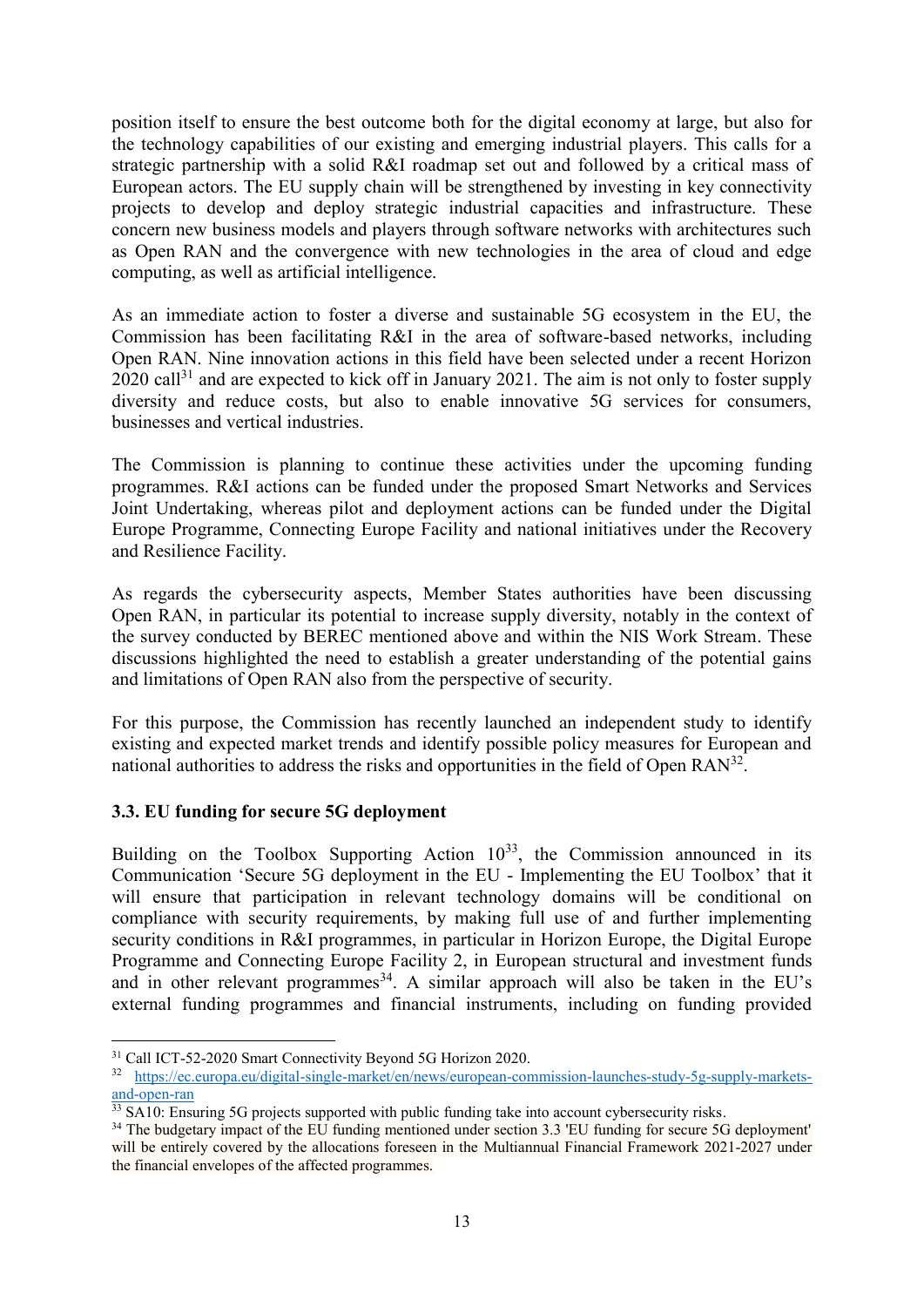through international financial institutions. To implement this approach, the Commission is currently working to introduce cybersecurity requirements that are in line with the Toolbox in the relevant Work programmes and Calls for proposals.

In particular, the second pillar of the proposed Smart Networks and Services Joint Undertaking aims at boosting 5G deployment in Europe in view of developing digital lead markets and of enabling the digital and green transition of the economy and society. For this objective, possible actions include the coordination of strategic guidance for the relevant programmes under the Connecting Europe Facility, in particular 5G Corridors, as well as other European programmes and facilities such as the Digital Europe Programme, InvestEU and national programmes. In this context, the Commission aims to ensure that Work Programmes or Calls for proposals under the Smart Networks and Services Joint Undertaking will require actions to follow security scrutiny assessments and will apply appropriate eligibility criteria in piloting and deployment actions in line with the Toolbox.

Additionally, accelerating 5G deployment is a priority area for funding under the Recovery and Resilience Facility (RRF). To guide the implementation of the RRF projects supporting the digital transition, the Commission has issued general guidance<sup>35</sup> that encourages Member States to use their recovery plans to inter-alia focus investments on secure connectivity and on the expansion of very high capacity networks including 5G and fibre in line with the 2025 connectivity objectives, taking into account the Toolbox. Funding under the RRF is subject to State aid rules.

## <span id="page-14-0"></span>**3.4. International activities**

The Toolbox and its risk-based objective process has triggered a strong interest from a wide range of stakeholders from outside the European Union. Member States representatives, as well as representatives of the Commission and of ENISA have participated in numerous events, including multilateral and bilateral exchanges, where they presented the Toolbox and its comprehensive, objective and risk-based approach. The Commission services, together with the European External Action Service, are also actively monitoring relevant developments in third countries through the EU network of Delegations.

Moreover, the Toolbox has become an important element in the EU's strategic dialogues and partnerships with third countries. Indeed, the Commission services together with the European External Action Service, are working to ensure that EU strategic interests are protected in third countries through existing policy dialogues with partner countries and through the possible development of other strategic alliances in order to lead the digital global governance in the field of 5G cybersecurity, in accordance with EU standards and values.

Third countries have shown a strong interest for the process followed at EU level and the resulting Toolbox of mitigation measures, which has been developed following a risk-based and objective approach. While the Toolbox has been drawn up mostly with the view to provide guidance to EU Member States, similar measures could certainly be of relevance in other countries when designing or implementing their policy and regulations on 5G

**<sup>.</sup>** <sup>35</sup> Recovery and Resilience Plans - Example of component of reforms and investments 'Digital connectivity' [https://ec.europa.eu/info/sites/info/files/component\\_digital\\_connectivity.pdf](https://ec.europa.eu/info/sites/info/files/component_digital_connectivity.pdf)